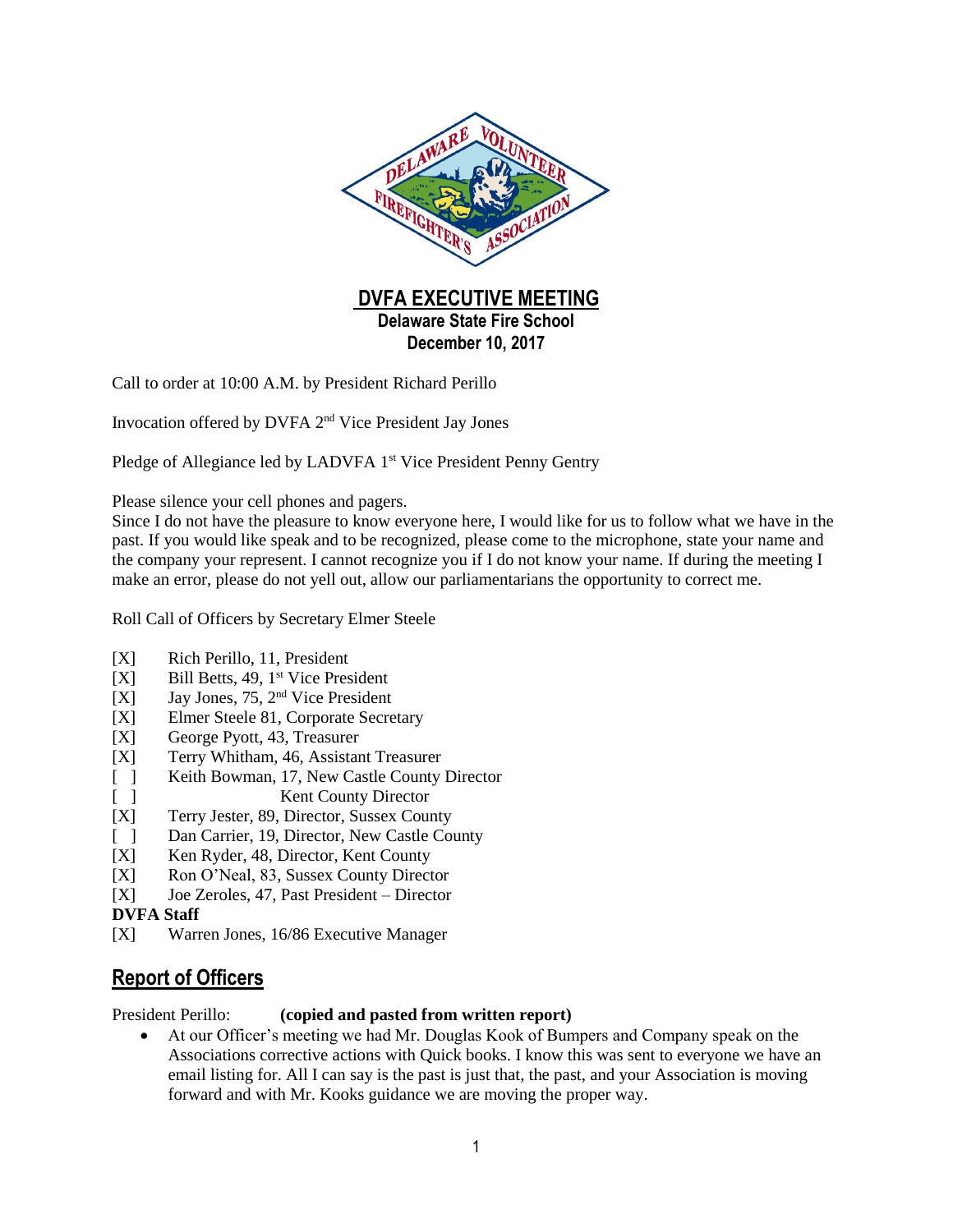- We also had in attendance our attorney, Mr. Bill Preston. Mr. Preston reviewed the answers he received from the tax attorney Mr. Tim Snyder. I know this to was sent out to everyone we have an email listing for.
- After a lengthy discussion which many may have been confused, the best answer for our Auxiliaries and member companies is to do what I did Tuesday evening. I ask Mr. Preston to give my company what is in the best interest for us. Should our Auxiliary become an LLC? What are the costs? How does this work? Should they become an Associate Member or a Committee? Mr. Preston is gathering this information so our Board of Directors can make the best choice for our company and our Ladies. I along with my company do not want to see our Auxiliary not being able to belong to the County or State Associations.
- I know we budgeted \$7,500.00 for the tax attorney but after speaking to Mr. Preston, he feels the invoice will be much more than that. He is thinking around \$10,000.00. I tell you this so when we do receive the invoice there are any surprises we you see your next Treasurers report.
- Once we do receive this invoice and know the exact amount, we will email you so you are aware of this.
- Earlier we had asked everyone to send us their companies debt so we could use this information when we meet with the JFC.
- I know what I am about to say may upset some of you but me being me I will say this any way. In the past we have asked the membership to come to the JFC meeting in full uniform to, I guess impress our Legislators. Well I don't need to tell you, I suppose we haven't impressed, they reduced our funds by 20 percent. If you have a relationship with your State and County Legislators, please call them, speak to them. Show them the value of their Delaware State Fire Service.
- Many of our fire departments are dispensing Nar Can. If you are one of the departments that dispense this to your patients, please let us know how many units you have used so far, this year.
- This is another product we use that we cannot charge the patient. The State just had an event at the John Dickinson High School talking about the costs heroin cost the State of Delaware. We too need to have this discussion. May be the State of Delaware will do what the New Castle County Government has done. They have purchased nar can so the fire departments can get it from a pharmacy at no costs. When this runs out, we will have to purchase this again. This should be another topic we discus with our State Legislators.
- I would like to thank those that had taken their time to be on the 2018 DVFA calendar. Our Association received \$2,500.00 from WSTW, WDEL for the 2017 calendar. Debra Lawhead has the calendars for 2018 if you are interested in purchasing one, the cost is \$10.00 per calendar.
- It has come to me that not all of the Committee Chairpersons have contacted their respective committee members. At the Conference I had mentioned that this person would contact each person on the committee, asking them if they still wanted to be on this committee, telling them the mission of the committee and when they would meet. For all of the committee chairpersons here this morning, if you haven't contacted your committee members, please do so this week. If you need assistance with this, please let us know.
- We attended the Volunteer Combination Officer's Section Seminars in Clearwater Beach. The seminars I had attended had information that we can use for our up coming conference seminars or if we decide to have a symposium. Best practices used by individual departments, why recreate the wheel. One company may have ideas that other companies could use. Their ideas may not be able to fit all of your needs but possibly part of some of your company's needs. Putting out the fires in your fire house. Do I need to go any further on that? This is part of retention. Once we are able to get Jane and John in the fire house, what do we do to lose that individual? Our younger generation use their telephones and computers for everything. This is one of the ways we need to capture their generation to join the fire service. As one instructor stated, you have 8.5 seconds to get their attention, after that, we have lost them.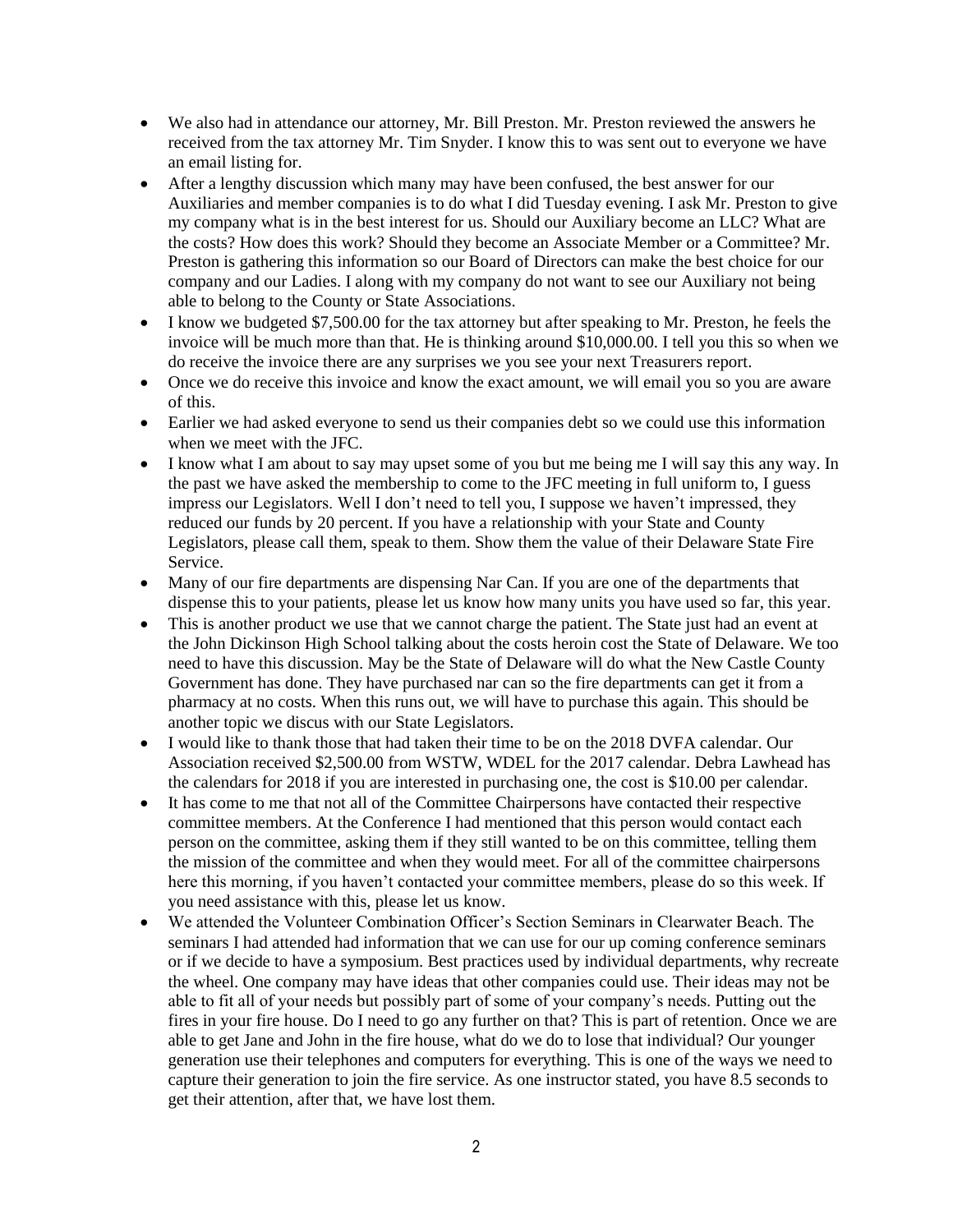- I know that your President Betts will be composing a caption for what all of us had attended, this will be put on the web site for you to view.
- Earlier I had mentioned the symposium. What is your feeling on the Association hosting another event? If we do this do you want us to get someone from another state or do you want us, our fire company leadership to do this. Such as give a best practice power point presentation. Leadership Program?
- We could have a Chief and President from each County ask their leadership if they are interested in doing this. If they are they could send them a power point presentation for them to review. What does their company do that others may be able to use to? Recruitment and retention tools? Have a round table discussion on topics of their choice, have our younger generation included, allow them to talk, we may able to learn something.
- I have asked our current Director's to work on the DVFA President's handbook. This handbook should help the incoming Presidents while they are in office. Our current handbook is on our website. We, the current Presidents will assist in this endeavor.
- I have also asked the current County Presidents work on the Fire Company Presidents handbook. This book should give the necessary dates forms are due and to whom they are due to. This can help new and current Company Presidents. Once both of these have been completed they will be put on the DVFA web site.
- Back to Mr. Douglas Kook of Bumpers and Company.
- Mr. Kook recommended that the Association have an outside agency do our monthly pay roll and quarterly taxes.
- His firm will do the pay roll and quarterly taxes for us for a fee. I have a contract from Mr. Kook stating that his firm will do our monthly pay roll and taxes for \$62.50 Per month. I know this isn't budgeted but it appears it is something we need to do. This will be brought up under the proper order of business.
- Mr. Kook recommends our Association adopt the policies he had mentioned. We will do this so we are compliant with the IRS. As Mr. Kook is aware, we have already purchased the workers compensation for the Executive Manager and we had purchased the Officer's and Directors liability insurance policy. We will adopt a credit card policy for each person that holds a credit card for this Association. Mr. Kook stated in an email that it is not necessary for the Association to have 2 treasurers, one to do the regular Association business and one to do the conference account. If QuickBooks are used properly, we can do this by having separate cost centers.
- We need to have the by law committee propose changing the by laws from the Association having an annual audit to an annual review.
- Mr. Kook has brought to our attention that we have an account with over \$3,000.00 in it. This account balance is from companies that paid their annual pensions. We have since found out that the past treasurer had kept some overpayments and late payments in this account. We need to repay these companies. We are looking in to how to do this?
- The lap top the past treasurer had will be returned to the Association. Once this has been done we have received everything. (was returned to the office on 12/7/2017)
- I would like to thank everyone for taking the time away from their families to attend this meeting and I thank you for what you do.
- Merry Christmas, Happy New Year to you and your families
- Travel report has been filed electronically with the office and is posted on the DVFA web site. Attended 26 functions, traveled 1,868 miles and was in service for 269.75 hours.
- President Perillo stated that Director Jeff Dennison has been placed on Administrative leave from this Association pending the outcome of the police investigation.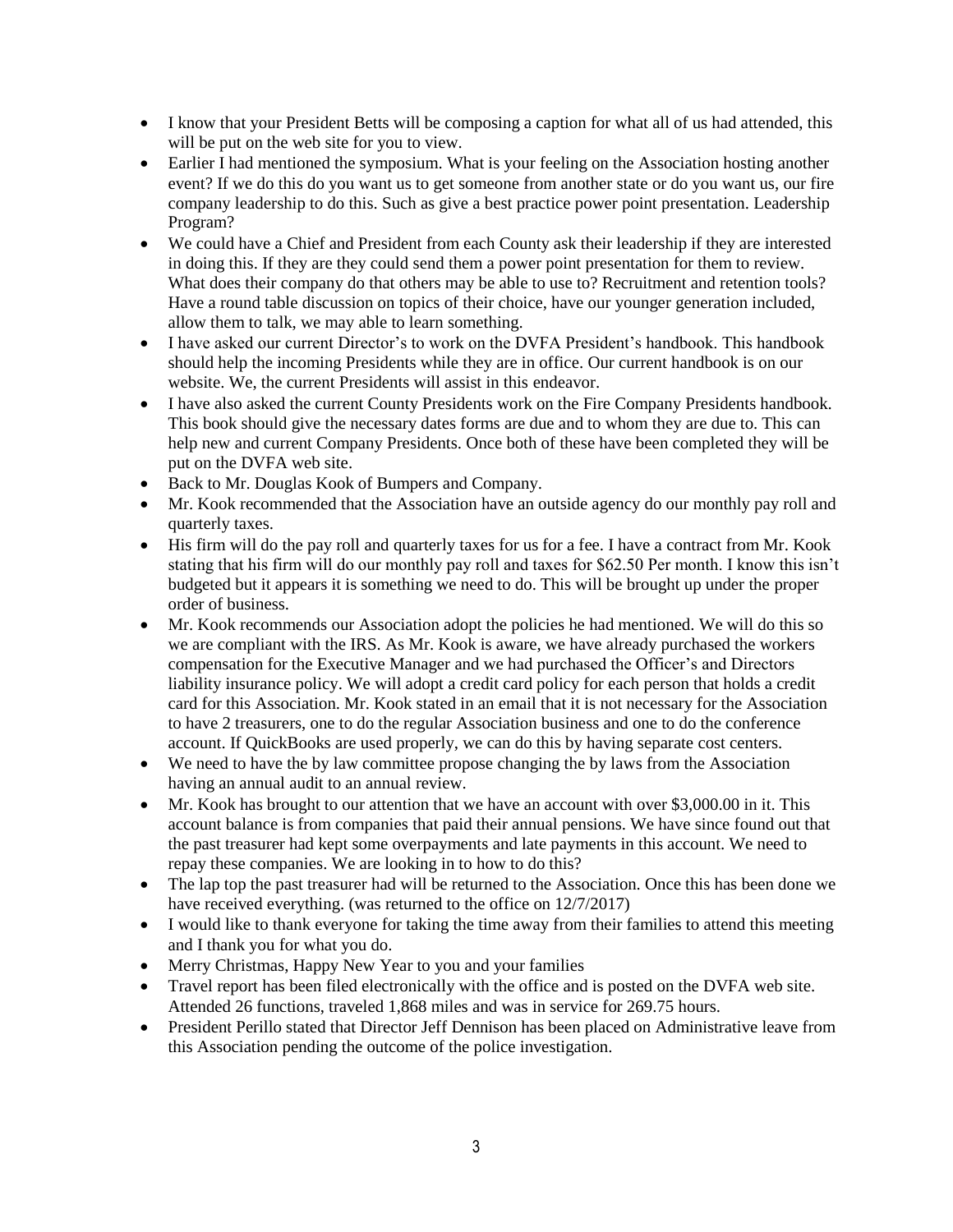#### First Vice President Betts: **(copied and pasted from written report)**

- To echo President Perillo's report, we have been diligently working to correct our accounting procedures with a strong effort by the new Treasurer George Pyott, and I know that Terry Whitham of Dover will be a huge asset to George as the Assistant Treasurer. I have known Terry for over 40 years of my fire service career, and he is currently holding the office of Treasurer of the Dover Fire Department. Terry is also familiar of the procedures that our new accountant wants us to implement. We are steadily moving forward, and we are trying to keep you informed of our progress.
- President Perillo, VP Jay Jones, and myself attended the VCOS Seminar on November 9<sup>th</sup> through the  $12<sup>th</sup>$ , and sat through many informative sessions on leadership, communications, and the generational differences in the fire service today, and there was a large delegation at a discussion period on Saturday night, with discussions on bullying and hazing, the opioid crisis in the country, and recruitment and retention. We were also joined there by Keith Bowman, Dave Majewski, Mike Shaw, Steve "Redman" Maichle, and Les Warrick from Delaware. After being to a lot of seminars and conferences, this continues to be the best informational and networking opportunities that is available to the fire service.
- I am not going to prolong the meeting, but feel free to contact any of the three table officers, if we can assist you in anyway. Have a Fire-safe holiday season for you and your families, and I wish you a Merry Christmas and a Happy New Year.
- Travel report has been filed electronically with the office and is posted on the DVFA web site. Attended 26 functions, traveled 1,408 miles and in service for 177.5 hours.

#### Second Vice President Jones: **(copied and pasted from written report)**

- Travel report has been filed electronically with the office and is posted on the DVFA web site. Attended 32 functions, traveled 2,014 miles and in service for 186.5 hours.
- It has been an honor to have been chosen to serve you as the 2nd vice president of DVFA.
- On my travel report I missed two events. On 9/25 I attended the city of Wilmington fire station dedications, and on 11/21 I attended a meeting at the Fire school about the DVFA future suppose and seminars. Making that 26 events this quarter that I have attended.
- Thus far, it has been a pleasure working with such a great team. I applaud the communication between the officers of this great Association. I thank them for welcoming me into the fold, it is nice that they appreciate my knowledge and ability, and see that I have more to offer than charm and good looks. I'm excited looking forward at the direction we are trying to go. Which is full steam ahead!
- I for one have already attendant multiple services for pioneers and leaders of our fire service this quarter. I am praying they are proud of us and have faith in us to lead this great organization.
- One of the highlights of this quarter was being able to attend the VCOS conference for my first time. This leadership conference focused on the administrations of volunteer and combination Department. It is truly a wonderful resource, I encourage everyone who inspires to be in leadership to attend next year's conference in Florida. They covered a wide range of administrative issues. With seminars on leadership, passing the torch and preparing for the future, cancer and suicide within the fire service, they also covered subjects such as social media, policies and guidelines, marketing and networking. The Roundtable discussion and the evening class was fantastic because we were able to participate and speak on how we do things here and listen and learn how other states are handling or have handled issues in the past.
- This quarter I have been tasked with the duties of prepping the website to be updated and fully functional with content, along with the Facebook page. My personal goal is by the first of the year to have everything up-to-date and running smoothly with the website, so we can be proud of it once again. This will require many photos to be taken during these meetings and upcoming events. Please be patient and assisting with this process.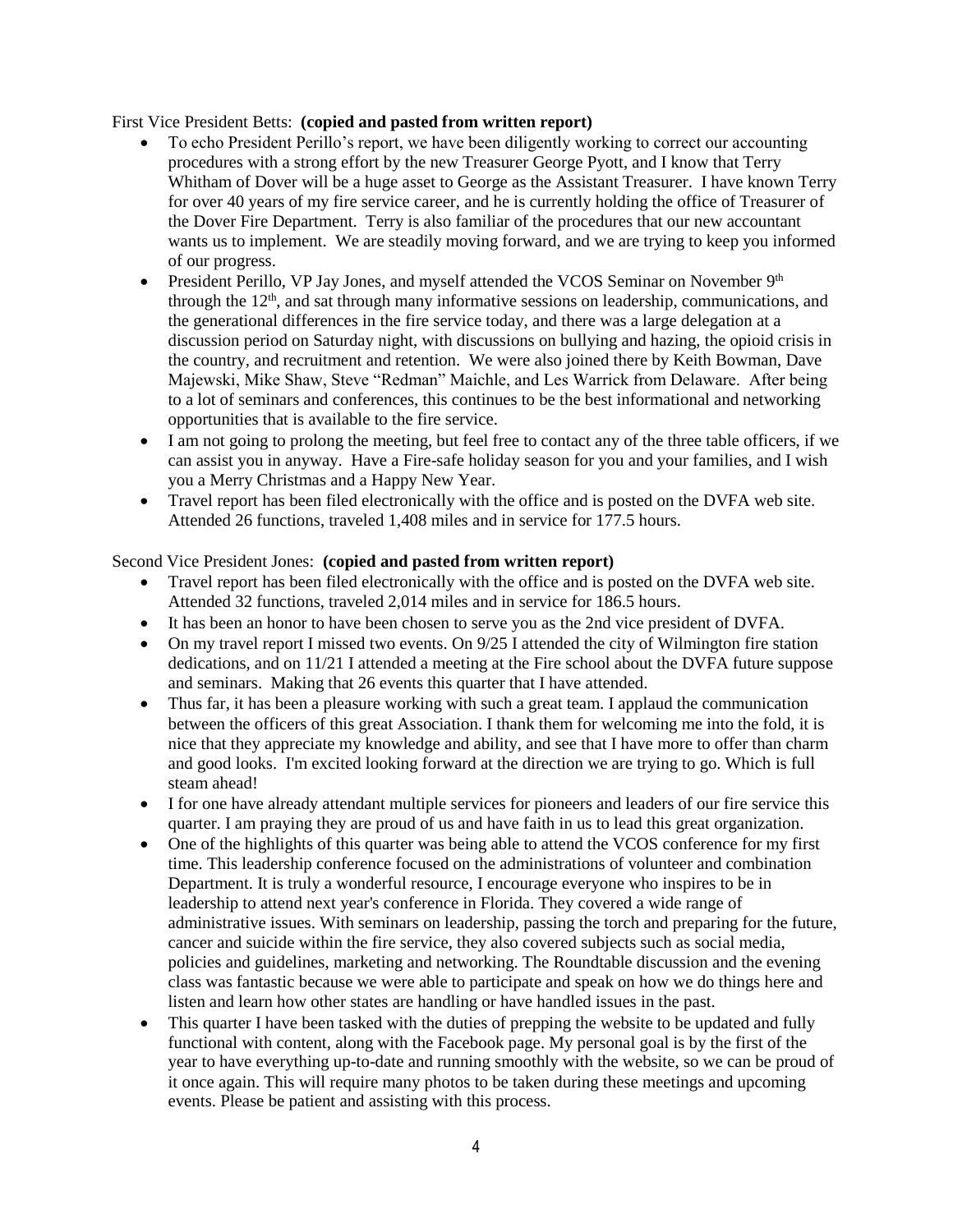• It is my desire that everyone will have a safe and happy holiday season ahead. Merry Christmas and Happy New Year.

#### Secretary Steele: (**copied and pasted from written report)**

- Travel report has been filed electronically with the office and has been posted on the web site for everyone to review. Attended 29 functions, traveled 2,795 miles and in service 123 hours.
- Most of my time this quarter has been spent working with the Conference committee and the Treasurer to finalize the 2017 Conference income and expenses and start the planning phase for 2018. I am pleased to announce that based on the Treasurer's numbers, we are in the "black" this year.
- Have also spent time working with the conference committee and the site selection committee, trying to put together a proposed agenda, so that a bid package can be compiled for mailing for 2019 and beyond.
- Wish everyone a Merry Christmas and a Happy New Year.

#### Treasurer Pyott: **(copied from written report)**

- I hope everyone had a Happy Thanksgiving Holiday.
- I am happy to report the DVFA's books have been audited by Douglas Kock of Bumpers  $\&$ Company and all finances have been accounted for. Mr. Kock made several recommendations as to changes to how things were recorded in the past. Most of these were implemented by me when I took over as Treasurer and have continued to make changes as necessary.
- I closed our, old M&T Bank checking account and transferred all funds to a new M&T checking account. The new account will allow me to check on line for transactions during the month and print out a statement at the end of the month, instead of waiting 8-10 days for a statement to be mailed. Our Citizens Bank account is already set up for me to get a statement on line at the end of the month.
- I have attached a Balance Sheet as of November 30, 2017 and a statement of income and expense, September through November 2017.
- Mary and I want to wish everyone a Merry Christmas and a Happy New Year.

## *Motion by Stephen "Redman" Maichle and second by Jasper Lakey to except the Officer reports as presented and spread them upon the minutes. Motion carried*

Executive Manager Jones: **(copied and pasted from written report)**

- **Legislative Items:** As a follow up to President Perillo' s report, when you contact your legislators please let us know so we can follow up. What we are asking for is as follows: restoration of the full Grant in Aid money, the \$75,000.00 cut to the Fire Prevention money be reinstated, that \$1 Million be added to the revolving loan fund and that the past shortages in the Equalization money for Kent and Sussex County be take care of.
- **Debt:** Again to follow up, only 26 fire companies responded back. 18 in NCC responded back, two in Kent County and six in Sussex. Your help is needed.
- **Volunteer Fire Company Phone Call Scams**: We have been working with the consumer protection branch of the Attorney General's Office, namely AG, Gillian Andrews. I communicated with her last week and she was getting ready to send an enforcement letter to Volunteer Firefighter Alliance. Just getting the phone number is sometimes not enough. They need more information, the name of the organization calling, their email address or mailing address and call back numbers. About 10 days ago we receive a phone call from a member of the Lewes FD who stay on the line with the caller and got the call back number and the email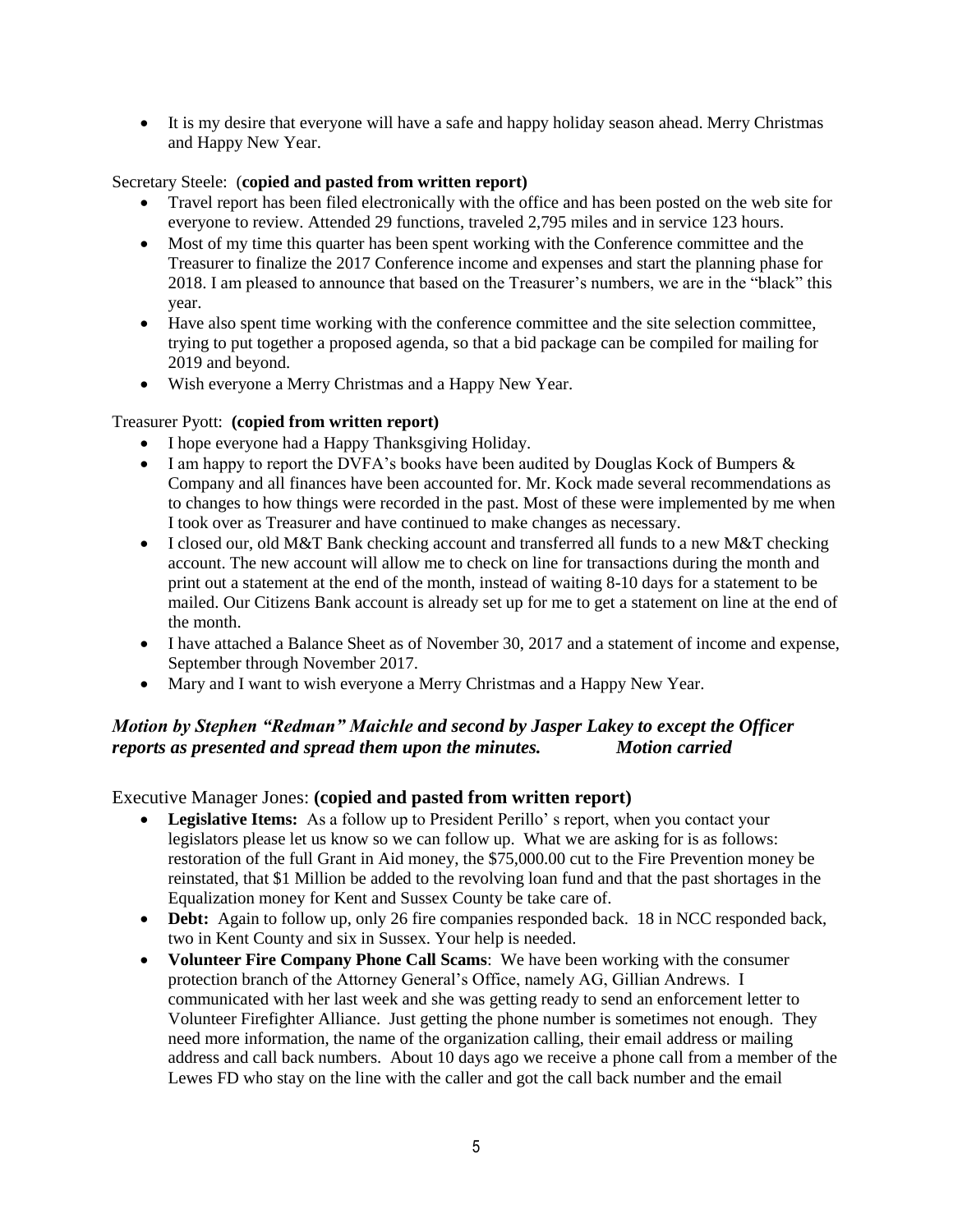address. His information helped in piece this thing together for the AG office. So, any information you can get, send it to the office and we will forward it to the AG's office.

• This is the time of the year that I really enjoy because it's a family time of the year. To you and your family have a Merry Christmas!

## **Committee Reports**

#### **State Fire Prevention Commission – Alan Robinson (copied from written report)**

- Commission Chairman Robinson introduced the Commissioners that were in attendance
- In October, Alan Robinson was elected as Commission Chairman and Ron Marvel was elected as Commission Vice Chairman.
- The Commission Investigator/Compliance Officer, Dave Traux has been busy. He has traveled 3,000 miles, handling 24 complaints, 3 investigations, 21 follow-ups, 10 interviews. Inspecting 66 ambulances (6 were new units) and written 40 reports
- The Commission has added an administrative assistant to aid Sherry with her many duties
- The Commission heard corrective action plans from two fire companies regarding their scratch rates. Both seem to have working plans in place
- We have held disciplinary and suspension hearings
- Please remember to get your audits in on time
- Dr. Matthews has asked that influenza contact be entered into DEMERS to allow tracking
- We, the Commission, wish you all a very safe and Merry Christmas and a Happy and Healthy New Year.
- Next Commission meeting is December 19 at 9:00 AM.

#### **Advisory to State Fire Marshal – Grover Ingle (copied from written report)**

- $\bullet$  Fire Deaths Currently, there are ten (10) fire deaths, one (1) with a working smoke alarm and nine (9) without a working smoke alarm. The last fatality occurred on Monday, November 27, 2017 just after 1:00 PM in the 36000 block of Clubhouse Rd., Oceanview (Millsboro Fire District). On arrival heavy fire conditions were showing from the house trailer and during fire suppression operations a deceased male victim was found in the trailer. Incident is still under investigation however there were no smoke detectors in the residence.
- Deputy Fire Marshal I New Castle County has been filled by Thomas P. Looney who began employment on November 26, 2017
- Administrative Specialist I New Castle County has been filled by Felicia Staker who begins employment on December 11, 2017
- Juvenile Fire Setter Intervention Coordinator Vacancy, the position is being reviewed currently by management and will be advertised at a later date.
- FY 2019 Budget Our next step will be Joint Finance Committee hearing which will be sometime in February 2018. Additional funding to maintain licenses for our Computer program through Salesforce and replacement for computer, hardware, software nearing the end of life cycle has been requested.
- DFIRS reports we continue to work with each Company on their submittals and cleaning up the data.
- 2018 Fire Prevention Regulation Updates I did not recommend any major updates to the Fire Prevention Commission for the Regulations. However. If something of an urgent matter needs attention it will be addressed and any changes necessary will be proposed.
- The Office of the State Fire Marshall continues to work and participate with the Delaware Fire Sprinkler Coalition.
- Hope everyone has a Happy and Safe Holiday Season.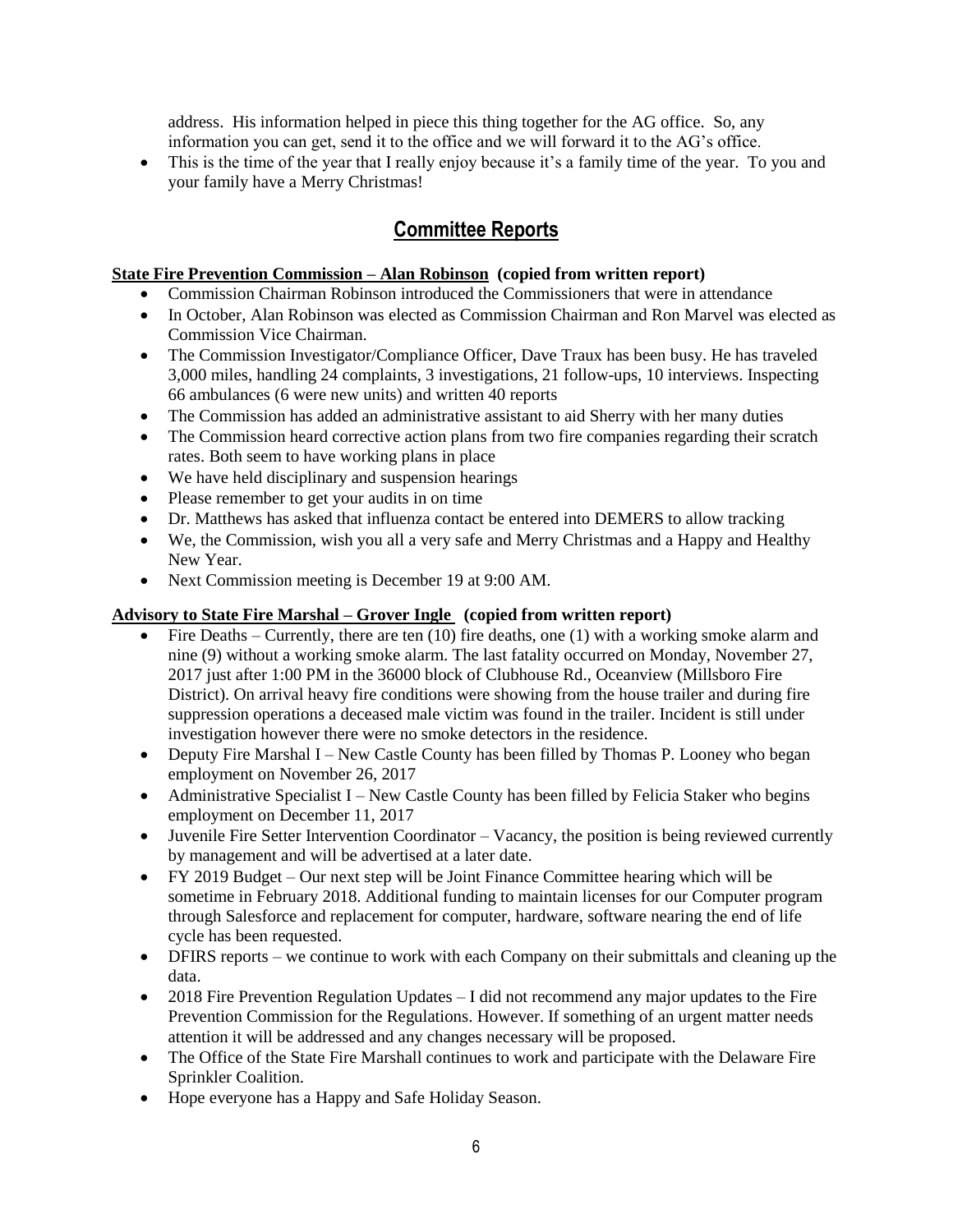#### **Advisory to DSFS – Robert P. Newnam (copied from written report)**

- Student attendance is below normal core curriculum, up in-service programs. Total students 11,687 (+380 students) Total programs 1,248 (+343)
- EMS program numbers decrease reduction in CEU classes
- Industrial program numbers showed a small decrease
- Student totals increases in BFFS and SFFS
- FY 19 General budget request has been submitted (no additional funds requested)
- FY 19 Capital funds request (rest room replacement at Dover site  $-859K$ ) (Rescue tools  $-13$ companies and DSFS – 105,000K)
- Office seminar For all elected and appointed officers (January 27, 2018)
- 2018 Training schedule and course catalog has been posted
- Dover Center remodeling project- Office areas completed remainder of work to be completed in February
- Active shooter awareness training provided on-line available January  $2$  information will be sent out
- Merry Christmas and Happy Holidays from the Staff at the Fire School

## **DVFA Conference– Charles Frampton**

- Looking to put the dance back in at the expense of the DVFA
- Committee list is out
- Making plans for 2018 conference

#### **Life Safety – Guy Hudson (copied from written report)**

- Thank everyone for their participation in the poster and essay contest
- State awards program will be held in Cheswold on January 14, 2018 at 2:00 PM
- We still want the fire companies to turn in their spending report by January 31, 2018 so we can collect the data
- Need someone, in uniform, at the State program to escort your winners from the following companies; Laurel, Dagsboro, Milton, Seaford, Bridgeville, Selbyville/Roxanna, Greenwood, Frederica, Felton, Magnolia, Carlisle, Citizens Hose, Goodwill, Mill Creek, Wilmington Fire Dept., Aetna and Delaware City

#### **Scholarship – Alan Robinson**

• Applications are due by April 8, 2018

#### **Recognition of Past Presidents – 1 st Vice President Betts**

- Read off the names of the DVFA Past Presidents and President Emeritus and asked them to stand and be recognized. There were 17 Past Presidents and 0 President Emeritus in attendance.
- Asked that all current Fire Company President's and Fire Chief's stand for recognition.

## **Affiliated Organizations/Agency Representatives**

#### **Ladies' Auxiliary 1 st Vice President Penny Gentry :**

- 1st Vice President Penny Gentry introduced the State officers, County officers and Past Presidents that were in attendance today
- The LADVFA wishes everyone a Merry Christmas and a Happy New Year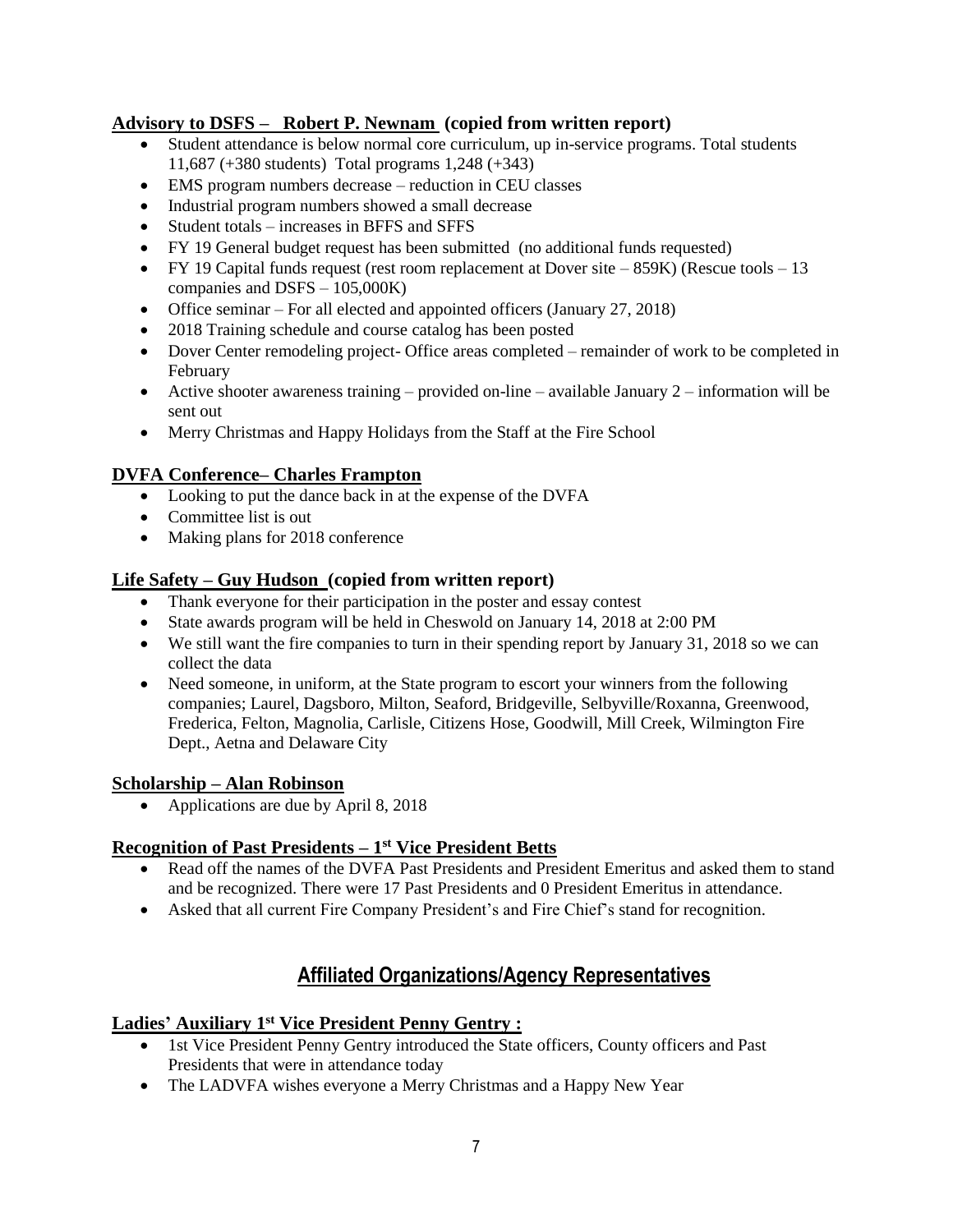## **State Fire Chiefs President Andy Hall:**

- Next State Chief's meeting will be January 25, 2018 at Station 26, Townsend. Social at 6:00, dinner at 6:30 and meeting at 7:00
- Pushing the cardio program
- Gun raffle tickets are available
- The Chiefs have placed Director Jeff Dennison on Administrative suspension pending the outcome of the police investigation
- Wish everyone a Fire Safe Holiday

## **State Fire Police President Cheryl Kelly:**

• Thanks for the recognition

## **State EMS Secretary Mike McMichaels:**

- Greetings for the EMS Association
- Gave a medical update on Past President Bob Jones and Treasurer P.J. Gosch
- Their quarterly meetings this year will be on the  $3<sup>rd</sup>$  Tuesday of January, April and June at the DSFS in Dover

## **DVFA Foundation Steve Austin:**

- Ray Stevens has retired from the foundation. He served for 15 years. Ron O'Neal will replace Ray.
- They will hold an election to fill the Treasurer position
- The foundation has changed to Bumpers and Company as their auditor
- Issac Willis replaced Allen Metheny as a member of the foundation
- Next meeting will be Wednesday, May 16, 2018 at 10:00 AM in the DVFA office

## **Mutual Relief – Steve White:**

- Bills and dues notices have been sent out. Late fee will be charged if you don't get your money in by the cut-off
- Next meeting is February 22, 2018
- Merry Christmas and a Happy New Yeear

## **NVFC – Ken McMahon: (copied from written report)**

- Attended the NVFC fall board meeting in Kearney, NE on September 27-29, 2017
- A series of guest speakers addressed the board on a variety of topics
- The Nebraska State Vol. Firefighter's Assoc. hosted a welcome reception at the Firefighter's Museum and Education Center and a dinner at the Axtell Fire Dept.
- Jeff Cash was elected secretary/treasurer
- Norm Hoeft received the 2017 E. James Monihan Director Award
- Next meeting will be April 19-21, 2018 in Alexandria, VA

## **Del-Mar-Va Association – Elmer Steele: (copied from written report)**

- On behalf of the Officers and Members of the Del-Mar-Va Firemen's Association, I bring you greetings from the Del-Mar-Va Association.
- We are doing our best to carry out the wishes of our departed President Clayton Yocum, Sr. Clay had several ideas for the Del-Mar-Va Association that he wanted to try during his year as President, the Del-Mar-Va Officers and the leadership of the Greenwood Fire Co will try to accomplish some of his wishes. His main objective was hosting the annual Convention and the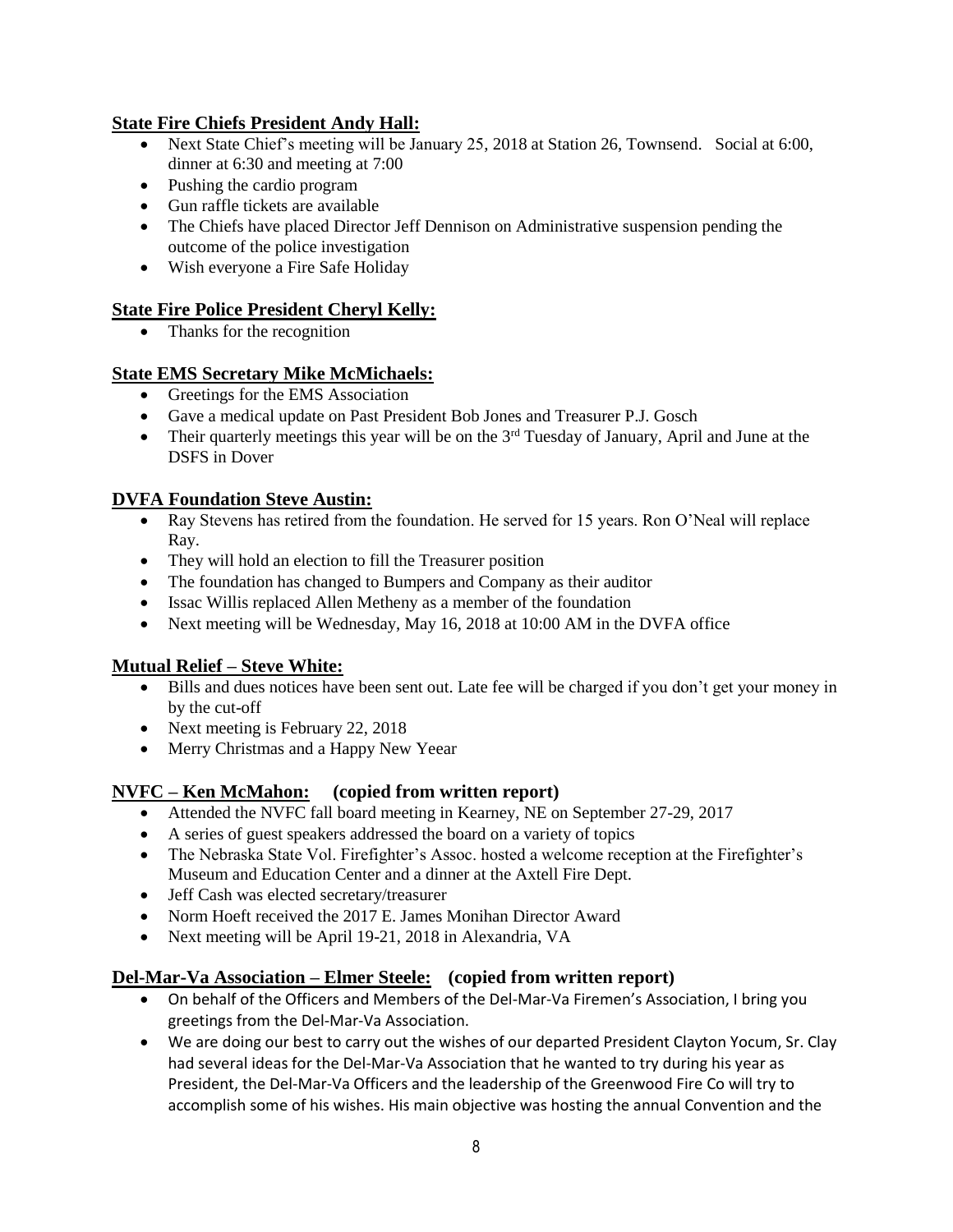annual Fire Prevention queen contest on the same week-end. Participation in both of these events had declined over the past few years and Clay felt that combining both events during the same week might help spark more interest and create better participation.

- For the folks in the room that are members of the Association, your convention packet and the queen contest packet were given out at our last meeting. The Convention, queen contest and YES, even a parade will be held on April 12, 13, 14, 2018 in Greenwood, DE. I encourage you to come out and support the Association.
- Our next quarterly meeting will be February 11, 2018 at the Trappe Fire Co. in Trappe Maryland. Committees will meet at 12:00 noon and the Executive meeting starts at 1:00 PM

#### **Kent County Firefighter's Assoc. – 1 st Vice President Michael Brittingham:**

- Michael gave a brief report on the issue with Jeff Dennison. The Kent County table officers have placed Jeff of administrative leave pending the outcome of the police investigation.
- Michael has been in contact with the DVFA to make sure that they are handling things in the proper manner.
- Any questions are to be directed to Michael and he will relay them to Warren at the DVFA office, so that there is one point of information coming and going.

## **Communications:**

The following communications were received and were summarized by Secretary Steele

- Copy of a certified letter to Allen Metheny requesting the return of all property of the DVFA
- Letters from Wilmington Manor, Minquas, Harrington, Belvedere, Volunteer Hose and Indian River Fire companies changing their Delegates/Alternates
- Card from the family of Louis Amabili thanking the DVFA for their kindness and sympathy
- Card from Betty Stephenson thanking us for what we do, with a \$50.00 check
- Letter from NCCVFA reference to their food drive at their next meeting
- Letter from the Delaware State Fire Police Association reference to Conference items

#### *Motion by Ray Stevens and second by Jasper Lakey to accept the communications that were presented. Motion carried*

## **OLD BUSINESS**

NONE

## **NEW BUSINESS**

*Motion by Charles Frampton and second by Ray Stevens that the DVFA hire Bumpers and Company to do our payroll and taxes. Motion carried*

*Motion by Stephen "Redman" Maichle and second by Steve White to access each fire company \$300.00 to go towards hosting the Friday night dance during the Conference.* Several questions were raised

*Motion by Charles Frampton and second by Richard J. Perillo to table the motion. Motion carried*

Tom DiCristofaro questioned some of the items that were in the new auditors report. President Perillo clarified his questions and concerns.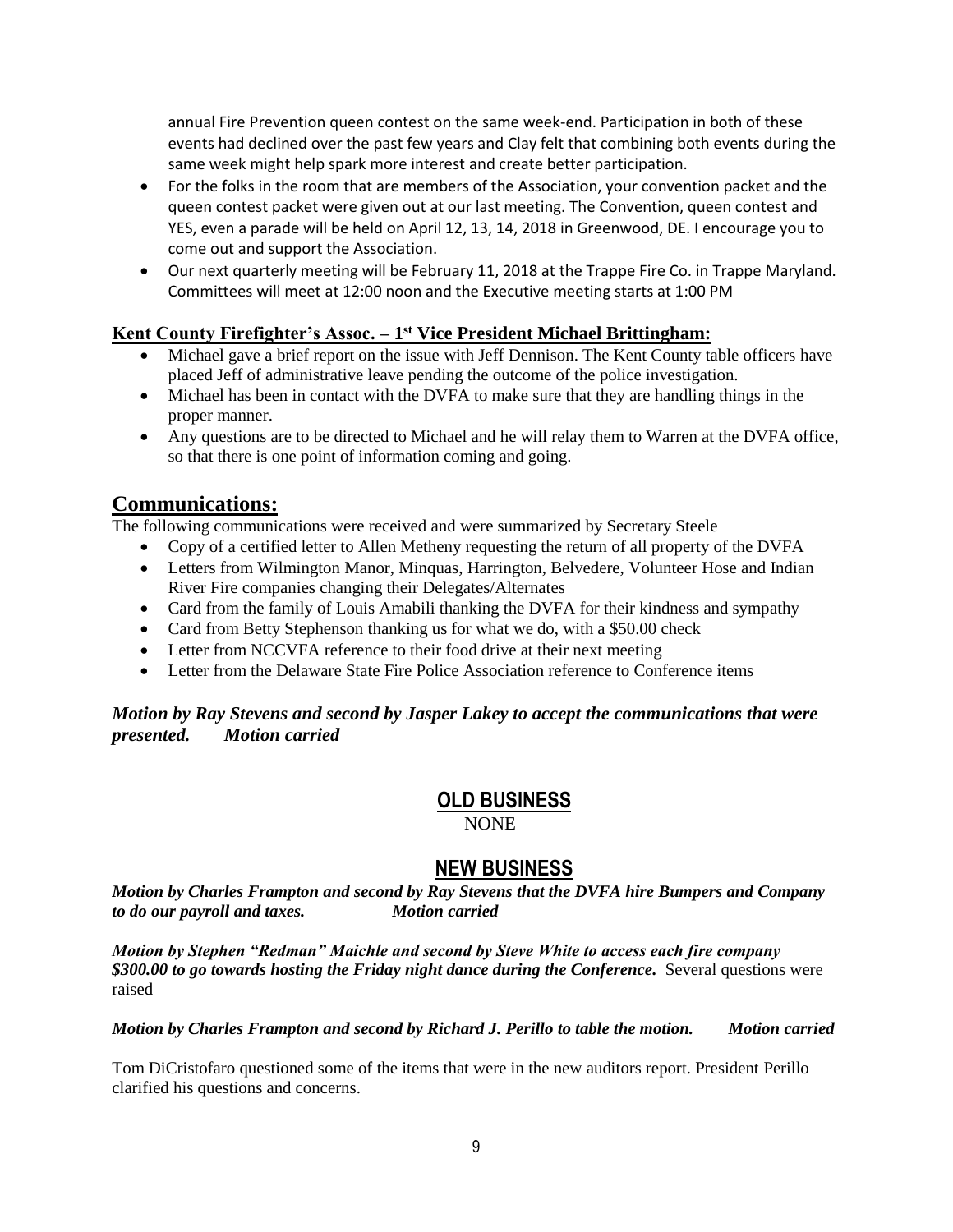# **PAYMENT OF BILLS**

#### Treasurer Pyott highlighted the bills to be paid. Total amount is \$90,568.14

| 11:47 AM             | <b>DVFA</b><br><b>Expenses by Vendor Summary</b><br>September 12 through December 9, 2017 |                    |  |
|----------------------|-------------------------------------------------------------------------------------------|--------------------|--|
|                      |                                                                                           |                    |  |
| 12/09/17             |                                                                                           |                    |  |
| <b>Accrual Basis</b> |                                                                                           |                    |  |
|                      |                                                                                           | Sep 12 - Dec 9, 17 |  |
|                      |                                                                                           |                    |  |
|                      | <b>AMERICAN RED CROSS</b>                                                                 | 100.00             |  |
|                      | AT&T                                                                                      | 38.73              |  |
|                      | <b>BOBOLA FARMS FLORIST</b>                                                               | 153.00             |  |
|                      | <b>BUMPERS &amp; COMPANY</b>                                                              | 8,150.00           |  |
|                      | <b>CANNON FINANICIAL SERVICES, INC.</b>                                                   | 893.46             |  |
|                      | <b>CHESWOLD VFC LADIES AUXILIARY</b>                                                      | 12,555.00          |  |
|                      | <b>COMCAST BUSINESS</b>                                                                   | 576.29             |  |
|                      | <b>DELAWARE DIVISION OF REVENUE</b>                                                       | 877.74             |  |
|                      | <b>DONNA MATWIEJEWICZ</b>                                                                 | 300.00             |  |
|                      | <b>DR. ANDREW FARKAS</b>                                                                  | 500.00             |  |
|                      | <b>DR. JOHN RITTENBERGER</b>                                                              | 330.78             |  |
|                      | <b>DVFA OPERATIONS ACCOUNT</b>                                                            | 0.00               |  |
|                      | <b>FRANKFORD VOL. FIRE CO.</b>                                                            | 146.40             |  |
|                      | <b>GOLDFEIN &amp; JOSEPH, P. C.</b>                                                       | 577.50             |  |
|                      | HOLLOWAY TERRACE VOL. FIRE CO.#1                                                          | 439.20             |  |
|                      | <b>HTK</b>                                                                                | 720.95             |  |
|                      | <b>INTUIT CHECKSFORM</b>                                                                  | 260.97             |  |
|                      | <b>INTUIT TRANSACTION</b>                                                                 | 15.18              |  |
|                      | <b>JOEL SMITH MUSIC</b>                                                                   | 475.00             |  |
|                      | <b>JOR-LIN TOUR &amp; CHARTER</b>                                                         | 2,648.00           |  |
|                      | <b>LYNN GERBER SMITH</b>                                                                  | 300.00             |  |
|                      | <b>M &amp; M TROPHIES &amp; AWARDS</b>                                                    | 206.00             |  |
|                      | <b>M&amp;T BANK</b>                                                                       | 0.00               |  |
|                      | <b>M&amp;T BANK / CARDMEMBER SERVICE</b>                                                  | 9.204.99           |  |
|                      | <b>MAJORIE VARLEY</b>                                                                     | 250.00             |  |
|                      | <b>MARY FRANCES EISENBREY</b>                                                             | 239.28             |  |
|                      | <b>PAM INGLE</b>                                                                          | 180.99             |  |
|                      | <b>RAY STEVENS</b>                                                                        | 102.50             |  |
|                      | RECORDS-GEBHART AGENCY, INC.                                                              | 1,943.00           |  |
|                      | ROGER'S SIGN CO., INC.                                                                    | 1,490.00           |  |
|                      | <b>RWM EMBROIDERY &amp; MORE</b>                                                          | 201.95             |  |
|                      | <b>SCOTT WISE, SCULPTOR</b>                                                               | 22,000.00          |  |
|                      | <b>SELECTIVE INSURANCE CO. OF AMERICA</b>                                                 | 647.00             |  |
|                      | <b>STACY NORTHAM</b>                                                                      | 29.98              |  |
|                      | <b>STATE OF DELAWARE</b>                                                                  | 110.00             |  |
|                      | <b>STEVE AUSTIN</b>                                                                       | 54.25              |  |
|                      | <b>SUSSEX PRINTING CORP.</b>                                                              | 6,865.92           |  |
|                      | TALLEYVILLE VOL. FIRE CO.                                                                 | 1,024.80           |  |
|                      | <b>U.S. TREASURY</b>                                                                      | 2.894.70           |  |
|                      | UNIVERSITY OF PITTSBURGH                                                                  | 1,000.00           |  |
|                      | <b>VERIZON</b>                                                                            | 220.59             |  |
|                      | <b>VERNON INGRAM</b>                                                                      | 2,055.00           |  |
|                      | <b>VOID</b>                                                                               | 0.00               |  |
|                      | <b>WARREN JONES</b>                                                                       | 8,780.25           |  |
|                      | <b>WILLARD BETTS, JR.</b>                                                                 | 1,008.74           |  |
|                      |                                                                                           |                    |  |

Page 1

90,568.14

*Motion by Jeff Eisenbrey and second by Steve White to pay the bills as presented. Motion carried.* 

**TOTAL**